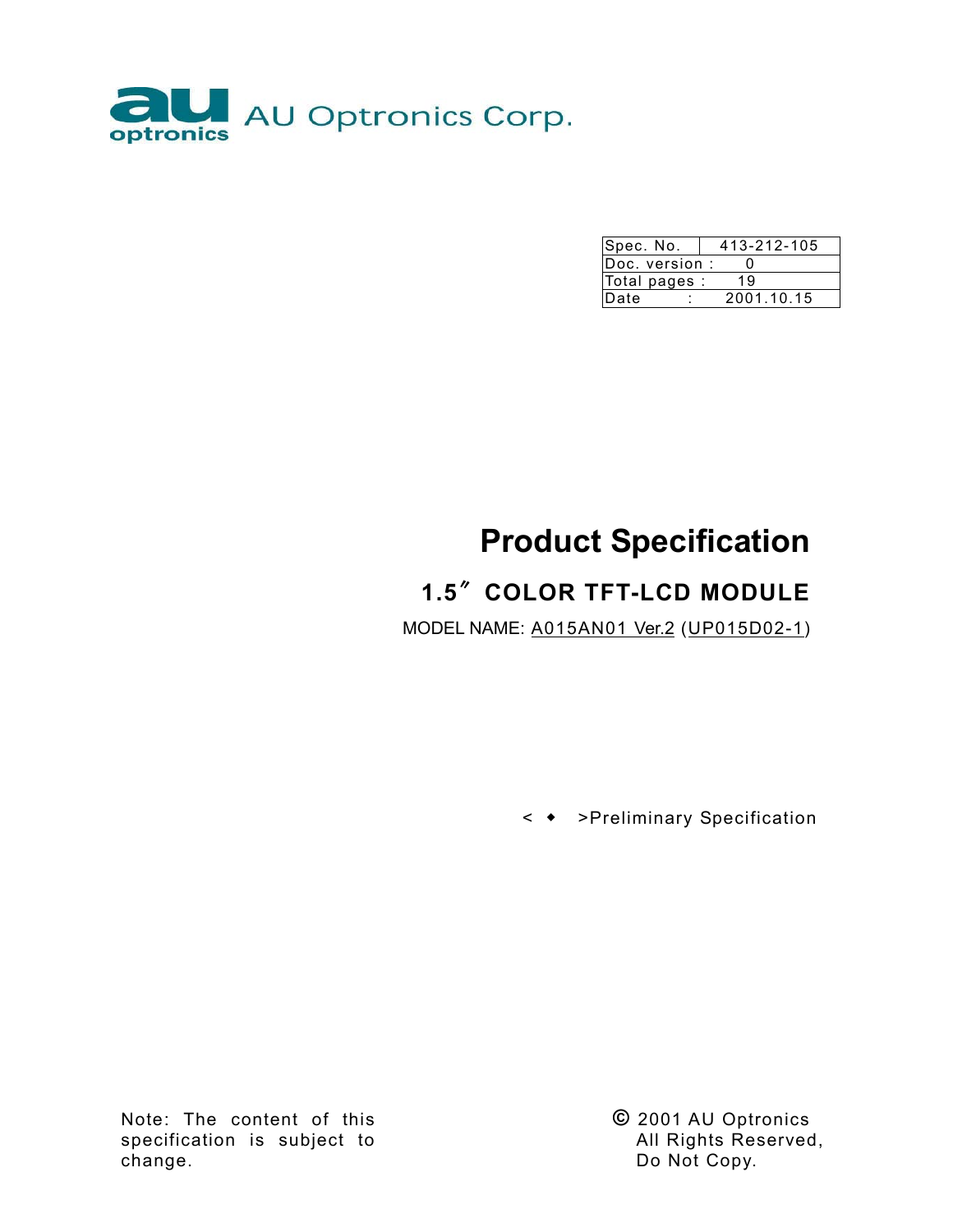

# Record of Revision

| Version      | Revise Date  | Page | Content      |
|--------------|--------------|------|--------------|
| $\mathbf{1}$ | 30/Oct./2001 |      | First draft. |
|              |              |      |              |
|              |              |      |              |
|              |              |      |              |
|              |              |      |              |
|              |              |      |              |
|              |              |      |              |
|              |              |      |              |
|              |              |      |              |
|              |              |      |              |
|              |              |      |              |
|              |              |      |              |
|              |              |      |              |
|              |              |      |              |
|              |              |      |              |
|              |              |      |              |
|              |              |      |              |
|              |              |      |              |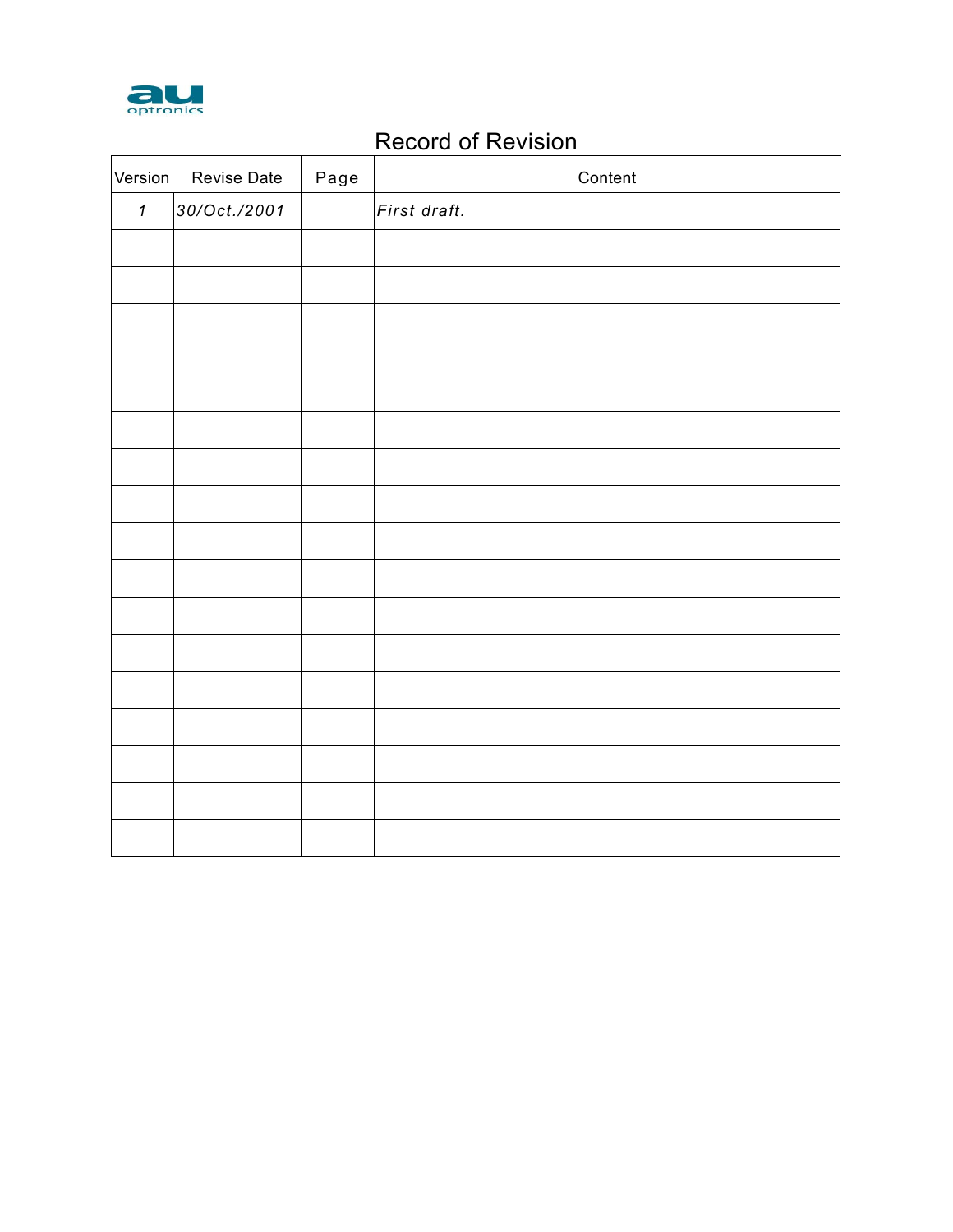|           |           |        | 413-212-0 |
|-----------|-----------|--------|-----------|
| au        | Version : |        |           |
| optronics | Page      | $\sim$ | 1/19      |



## **Contents:**

| Α.                   |       | <b>Physical P3</b>   |
|----------------------|-------|----------------------|
|                      |       |                      |
| В.                   |       | <b>Electrical P4</b> |
|                      |       |                      |
| $\mathbf 1$ .        |       | Pin P4               |
|                      |       |                      |
| a.TFT-LCD            | panel | driving $P5$         |
|                      |       |                      |
| b. Backlight         |       | driving $P5$         |
|                      |       |                      |
| 2. Absolute          |       | maximum P5           |
|                      |       |                      |
| 3. Electrical        |       | P <sub>6</sub>       |
|                      |       |                      |
| a. Typical operating |       | P <sub>6</sub>       |
|                      |       |                      |
| b. Current           |       | P <sub>6</sub>       |
|                      |       |                      |
| c. Backlight driving |       | P <sub>6</sub>       |
|                      |       |                      |
| 4. AC                |       | P7                   |
|                      |       |                      |
| a. Timing            |       | P7                   |
|                      |       |                      |
| b. Timing            |       | P7                   |
|                      |       |                      |
| C. Optical           |       | P <sub>8</sub>       |
|                      |       |                      |
| D. Reliability test  |       | <b>P10</b>           |
|                      |       |                      |
| E. Packing           |       | <b>P11</b>           |
|                      |       |                      |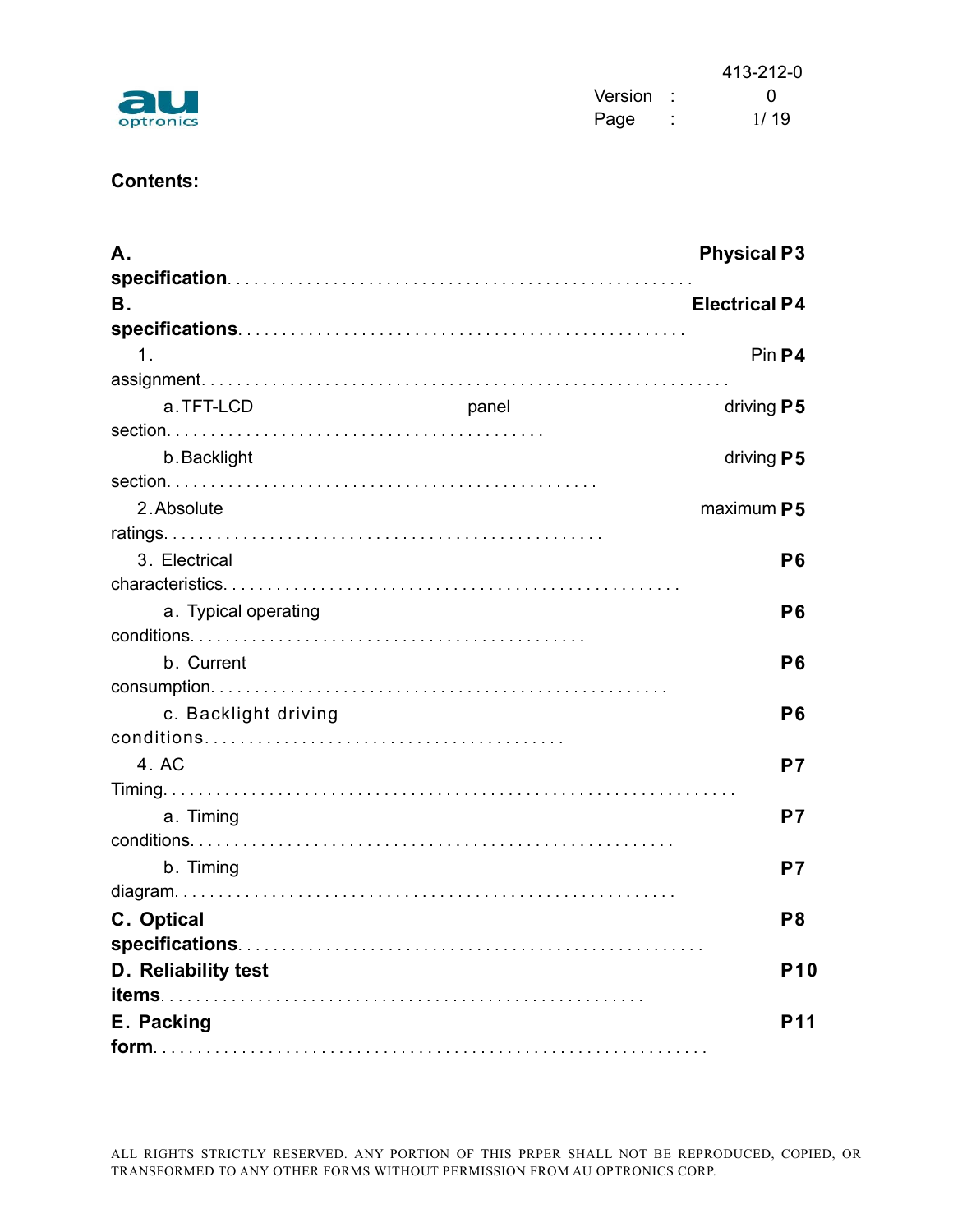| au<br>optronics  | Version :<br>Page<br>-11 | 413-212-0<br>0<br>2/19 |
|------------------|--------------------------|------------------------|
| <b>Appendix:</b> |                          |                        |

| Fig.1 Outline dimension of TFT-LCD                     | <b>P12</b>      |
|--------------------------------------------------------|-----------------|
| Fig.2 Sampling clock                                   | <b>P13</b>      |
| Fig.3 Horizontal display timing range (Normal scanning | P <sub>14</sub> |
| Fig.4 - (a) Horizontal                                 | <b>P15</b>      |
| Fig.4-(b) Detail horizontal                            | P <sub>16</sub> |
| Fig.5 Vertical shift clock                             | <b>P17</b>      |
| Fig.6-(a) Vertical timing (Normal scanning             | P <sub>18</sub> |
| Fig.6-(b) Vertical timing (Reverse scanning            | <b>P19</b>      |

d )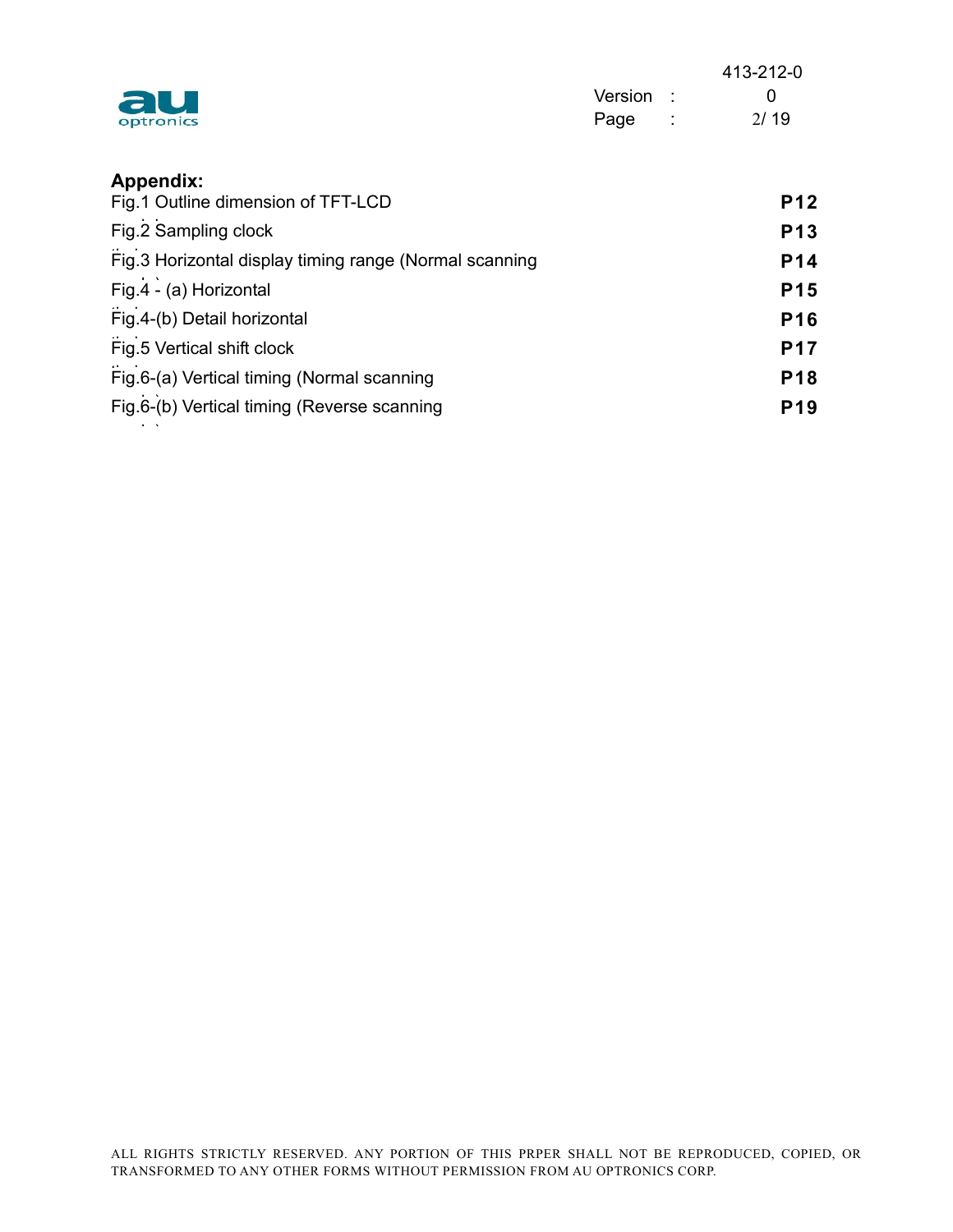| optronics |
|-----------|

## **A. Physical specifications**

| NO.            | <b>Item</b>             | <b>Specification</b>          | <b>Remark</b> |
|----------------|-------------------------|-------------------------------|---------------|
| 1              | Display resolution(dot) | 280(W) ×220(H)                |               |
| $\overline{2}$ | Active area(mm)         | 29.54(W) ×22.22(H)            |               |
| 3              | Screen size(inch)       | 1.45(Diagonal)                |               |
| 4              | Dot pitch(mm)           | $ 0.1055(W) \times 0.101(H) $ |               |
| 5              | Color configuration     | IR. G. B. delta               |               |
| 6              | Overall dimension(mm)   | $39.55(W)$ ×32.6(H) ×4.0(D)   | Note 1        |
|                | Weight(g)               | 10 Typ.                       |               |

Note 1: Refer to Fig. 1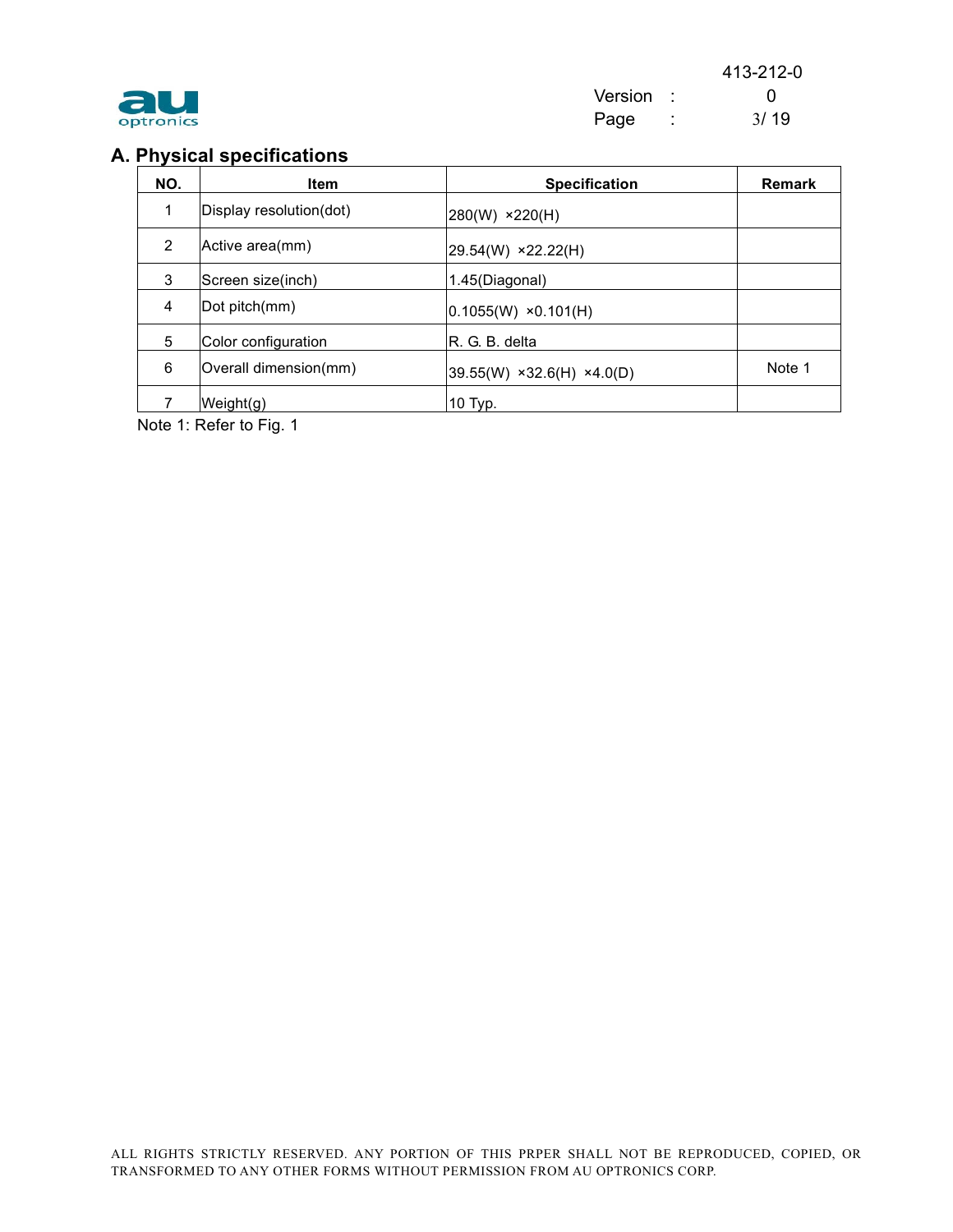

413-212-0 Version : 0 optronics and the page of the Page 1997 (1998) and 1998 (1998) and 1998 (1998) and 1998 (1998) and 1998 (1999)  $\frac{4}{19}$ 

# **B. Electrical specifications**

1.Pin assignment

a. TFT-LCD panel driving section

| Pin no | <b>Symbol</b>    | I/O                      | <b>Description</b>                                      | <b>Remark</b> |
|--------|------------------|--------------------------|---------------------------------------------------------|---------------|
| 1      | <b>GND</b>       | $\overline{\phantom{0}}$ | Ground for logic circuit                                |               |
| 2      | $V_{CC1}$        | L                        | Supply voltage of logic control circuit for scan driver |               |
| 3      | $V_{GL}$         | L                        | Negative power for scan driver                          |               |
| 4      | $V_{GH}$         | L                        | Positive power for scan driver                          |               |
| 5      | <b>STVR</b>      | I/O                      | Vertical start pulse                                    | Note 1        |
| 6      | <b>STVL</b>      | I/O                      | Vertical start pulse                                    | Note 1        |
| 7      | <b>CKV</b>       | $\mathbf{I}$             | Shift clock input for scan driver                       |               |
| 8      | U/D              | $\mathbf{I}$             | Up/Down scan control input                              | Note 1,2      |
| 9      | <b>OEV</b>       | L                        | Output enable input for scan driver                     |               |
| 10     | <b>VCOM</b>      | L                        | Common electrode driving signal                         |               |
| 11     | <b>VCOM</b>      | L                        | Common electrode driving signal                         |               |
| 12     | L/R              | L                        | Left/Right scan control input                           | Note $1,2$    |
| 13     | Q1H              | L                        | Analog signal rotate input                              |               |
| 14     | <b>OEH</b>       | L                        | Output enable input for data driver                     |               |
| 15     | <b>STHL</b>      | I/O                      | Start pulse for horizontal scan line                    | Note 1        |
| 16     | <b>STHR</b>      | I/O                      | Start pulse for horizontal scan line                    | Note 1        |
| 17     | CPH <sub>3</sub> | $\mathbf{I}$             | Sampling and shifting clock pulse for data driver       |               |
| 18     | CPH <sub>2</sub> | $\mathbf{I}$             | Sampling and shifting clock pulse for data driver       |               |
| 19     | CPH <sub>1</sub> | L                        | Sampling and shifting clock pulse for data driver       |               |
| 20     | $V_{CC2}$        | L                        | Supply voltage of logic control circuit for data driver |               |
| 21     | <b>GND</b>       | -                        | Ground for logic circuit                                |               |
| 22     | <b>VR</b>        | L                        | Alternated video signal input(Red)                      |               |
| 23     | VG               | L                        | Alternated video signal input(Green)                    |               |
| 24     | VB               | L                        | Alternated video signal input(Blue)                     |               |
| 25     | AV <sub>DD</sub> | L                        | Supply voltage for analog circuit                       |               |
| 26     | $AV_{SS}$        | $\overline{\phantom{0}}$ | Ground for analog circuit                               |               |

Note 1: Selection of scanning mode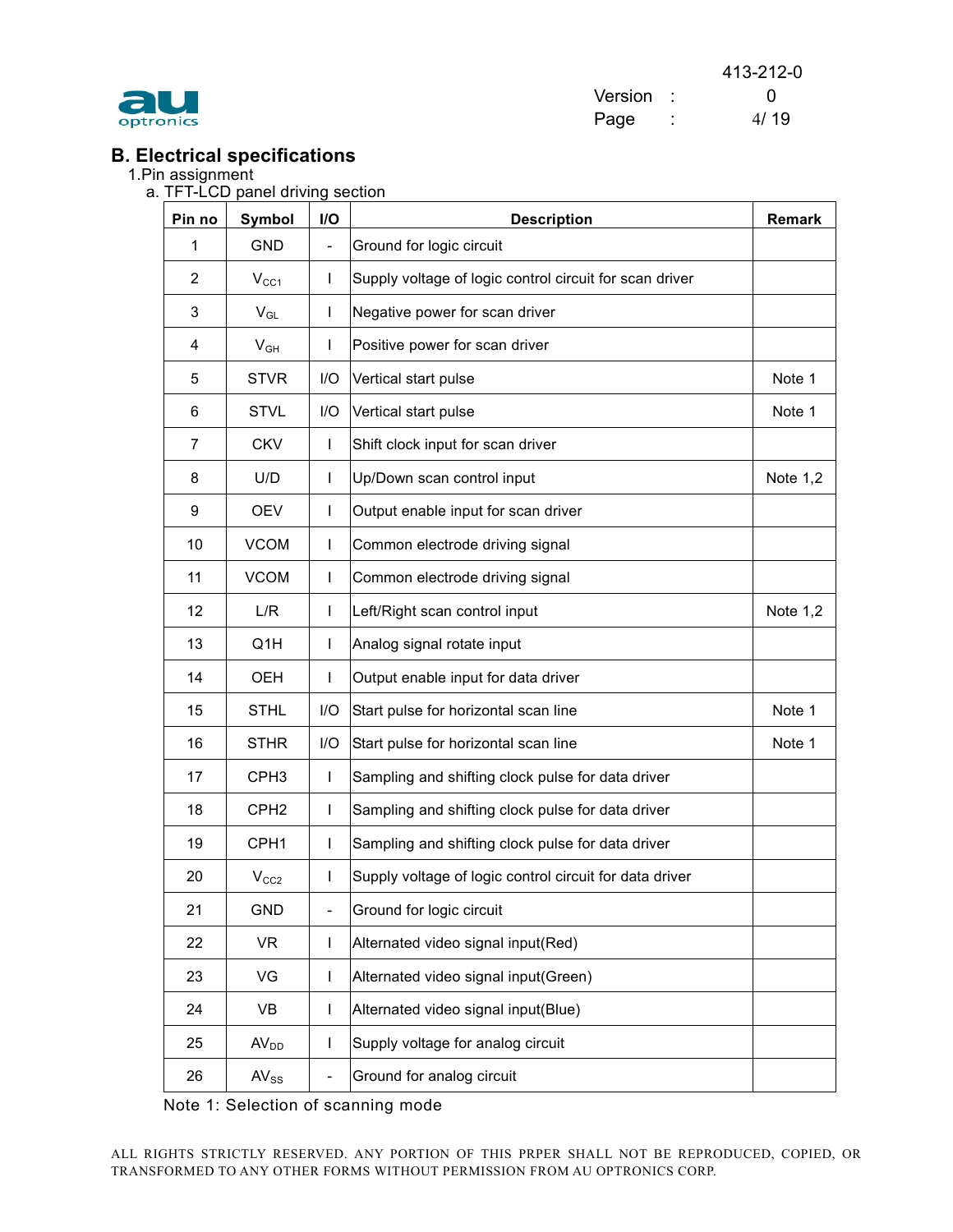



Version : 0 optronics and the contract of the Page  $\sim$  5/19

| <b>Mode</b>     | Setting of scan<br>control input |     | <b>IN/OUT state</b><br>For start pulse |     |           |    | <b>Scanning direction</b>                    |  |
|-----------------|----------------------------------|-----|----------------------------------------|-----|-----------|----|----------------------------------------------|--|
|                 | U/D                              | L/R | <b>STVR STVL</b>                       |     | STHR STHL |    |                                              |  |
| Normal<br>mode  |                                  | Н   | OUT                                    | ΙN  | OUT       | IN | From up to down, and from left to right.     |  |
| Reverse<br>mode | Н                                |     | ΙN                                     | OUT | ΙN        |    | OUT From down to up, and from right to left. |  |

IN: Input; OUT: Output.

Note 2 : Definition of scanning direction. Refer to figure as below:



b. Backlight driving section (Refer to Fig.1)

| No. | ∣Svmbol l | l/C | <b>Description</b>                             | Remark |
|-----|-----------|-----|------------------------------------------------|--------|
|     | н         |     | Power supply for backlight unit (High voltage) |        |
|     | GND       | -   | Ground                                         |        |

2. Absolute maximum ratings

| Item                     | Symbol                                                                    | <b>Condition</b> | Min.   | Max.                 | Unit        | <b>Remark</b>         |
|--------------------------|---------------------------------------------------------------------------|------------------|--------|----------------------|-------------|-----------------------|
|                          | $V_{\rm CC}$                                                              | $GND=0$          | $-0.3$ | 7                    | V           | $V_{CG1}$ , $V_{CC2}$ |
|                          | AV <sub>DD</sub>                                                          | $AV_{SS} = 0$    | $-0.3$ | 7                    | V           |                       |
| Power voltage            | $\mathsf{V}_{\mathsf{GH}}$                                                |                  | $-0.3$ | 21                   | V           |                       |
|                          | $V_{GL}$                                                                  | $GND=0$          | $-17$  | 0.3                  | V           |                       |
|                          | $V_{\scriptscriptstyle{\text{CH}}}$ - $V_{\scriptscriptstyle{\text{CL}}}$ |                  | ۰      | 33                   | V           |                       |
|                          | $V_i$                                                                     |                  | $-0.2$ | $V_{\rm CC}$ +0.2    | $\vee$      | Note 1                |
| Input signal<br>voltage  | $V_1$                                                                     |                  | $-0.3$ | $V_{\text{CC}}$ +0.3 | V           | Note 2                |
|                          | <b>VCOM</b>                                                               |                  | $-2.9$ | 5.2                  | V           |                       |
| Operating<br>temperature | Topa                                                                      |                  | 0      | 60                   | $^{\circ}C$ | Ambient temperature   |
| Storage<br>temperature   | Tstg                                                                      |                  | $-25$  | 80                   | $^{\circ}C$ | Ambient temperature   |
| Backlight<br>voltage     | $V_L$                                                                     |                  | $-0.3$ |                      | V           |                       |

Note 1: VR, VG, VB.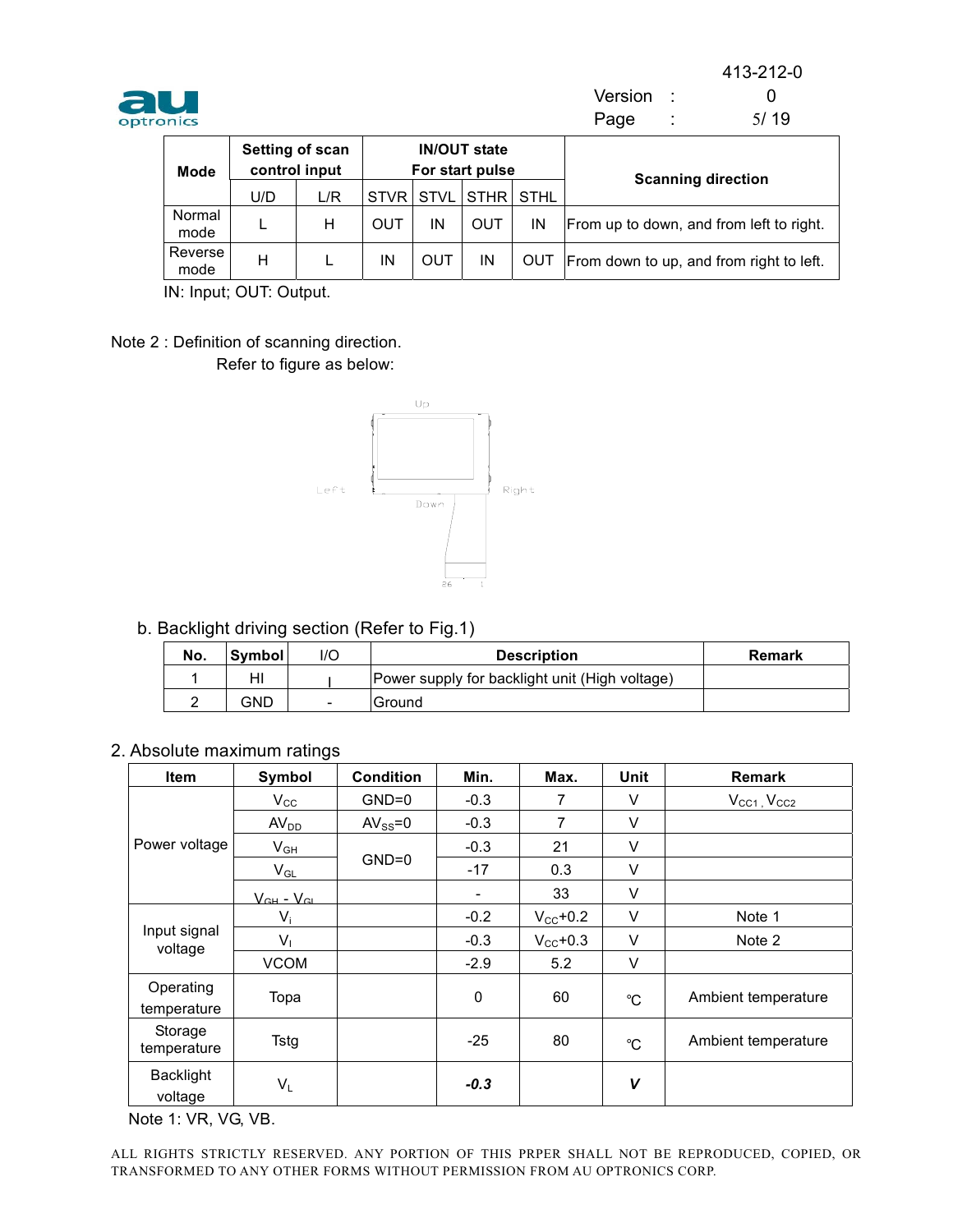



Note 2: STHL, STHR, Q1H, OEH, L/R, CPH1~CPH3, STVR, STVL, OEV, CKV, U/D.

#### 3. Electrical characteristics

a. Typical operating conditions (GND=AVss=0V)

|                   | <b>Item</b>  | Symbol           | Min.                     | Typ.      | Max.                     | Unit   | <b>Remark</b>                      |
|-------------------|--------------|------------------|--------------------------|-----------|--------------------------|--------|------------------------------------|
|                   |              | $V_{\rm CC}$     | 3                        | 5         | 5.2                      | V      | $V_{CC1}$ ; $V_{CC2}$              |
|                   |              | AV <sub>DD</sub> | 4.8                      | 5         | 5.2                      | V      |                                    |
|                   | Power supply | $V_{GH}$         | 13.5                     | 15        | 16.5                     | V      |                                    |
|                   |              | $V_{GLAC}$       |                          | 5.6       | $\overline{\phantom{a}}$ | $Vp-p$ | AC component of $V_{GL}$<br>Note 1 |
|                   |              |                  | $-11$                    | $-10$     | -9                       | V      | High level of $V_{GL}$             |
|                   | Video signal | $V_{iA}$         | AV <sub>SS</sub> +0.4    |           | $AVDD - 0.4$             | V      | Note 2                             |
|                   | Amplitude    | $V_{\text{iAC}}$ |                          | 3         | 3.8                      | V      | AC component                       |
|                   | (VR, VG, VB) | $V_{\text{IDC}}$ | -                        | $AVDD$ /2 | $\overline{\phantom{a}}$ | $\vee$ | DC component                       |
|                   |              | $V_{CAC}$        | $\overline{\phantom{a}}$ | 5.6       | $\overline{\phantom{a}}$ | $Vp-p$ | AC component, Note 3               |
| <b>VCOM</b>       |              | $V_{CDC}$        | 0.45                     | 0.75      | 1.05                     | V      | DC component, Note 4               |
| Input             | H Level      | $V_{\text{IH}}$  | $0.8V_{CC}$              |           | $V_{\rm CC}$             | V      |                                    |
| Signal<br>voltage | L Level      | $V_{IL}$         | 0                        |           | $0.2V_{CC}$              | V      | Note 5                             |

Note 1: The same phase and amplitude with common electrode driving signal (VCOM).

Note 2: Refer to Fig.4 - (a).

Note 3: The brightness of LCD panel could be adjusted by the adjustment of the AC component of VCOM.

Note 4:  $V_{\text{CDC}}$  could be adjusted so as to minimize vertical straight line, flicker and maximum contrast on each module.

Note 5: STHL, STHR, Q1H, OEH, L/R, CPH1~CPH3, STVR, STVL, OEV, CKV, U/D.

Note 6: Be sure to apply GND,  $V_{CC}$  and  $V_{GL}$  ( $V_{GL}$  must lower than 0 volt) to the LCD first, and then apply  $V_{GH}$ .

b. Current consumption (GND=AVss=0V)

| <b>Parameter</b> | Symbol                 | <b>Condition</b> | Min.                     | Typ.   | Max. | Unit      | <b>Remark</b>         |
|------------------|------------------------|------------------|--------------------------|--------|------|-----------|-----------------------|
| Current          | I <sub>GH</sub>        | $V_{GH} = 15V$   | -                        | 0.3    | 0.8  | <b>MA</b> |                       |
| for<br>driver    | <b>I</b> GL            | $V_{GL-H}$ =-10V | -                        | $-0.6$ | $-1$ | <b>MA</b> |                       |
|                  | $I_{\rm CC}$           | $V_{CC} = 5V$    | $\overline{\phantom{a}}$ | 0.8    | 2    | <b>MA</b> | $V_{CC1}$ ; $V_{CC2}$ |
|                  | <b>I</b> <sub>DD</sub> | $AVDD=5V$        | ٠                        | 2.5    | 8    | <b>MA</b> |                       |

#### c. Backlight driving conditions

| <b>Parameter</b>         | Symbol | Min.  | Typ.   | Max. | Unit | Remark     |
|--------------------------|--------|-------|--------|------|------|------------|
| <b>Backlight current</b> |        |       | 18     |      | mA   |            |
| Backlight voltage        | $V_L$  |       | (12.5) |      |      |            |
| LED Life Time            |        | 10000 |        |      | Hr   | Note $1,2$ |

Note 1 : Ta. =  $25^{\circ}$ C, I<sub>L</sub> = **18mA** 

Note 2 : Brightness to be decreased to 50% of the initial value.

#### 4. AC Timing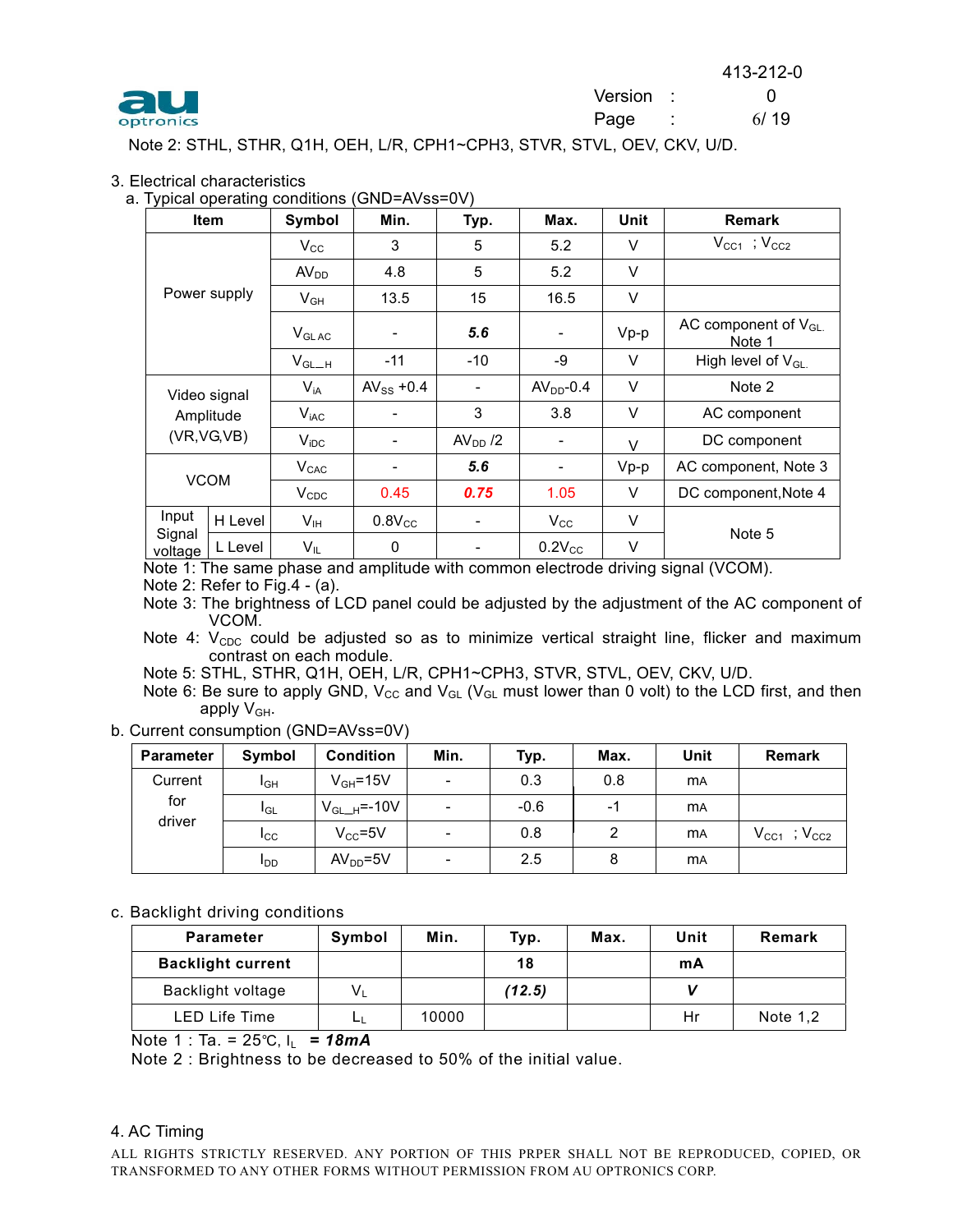

413-212-0 Version : 0

## a. Timing conditions

| <b>Parameter</b>                   | Symbol                                 | Min.                     | Typ.                     | Max.                     | Unit.                                  | <b>Remark</b> |
|------------------------------------|----------------------------------------|--------------------------|--------------------------|--------------------------|----------------------------------------|---------------|
| Rising time                        | $t_{r}$                                |                          |                          | 10                       | ns                                     | Note 1        |
| Falling time                       | $t_f$                                  | $\overline{\phantom{0}}$ | $\blacksquare$           | 10                       | ns                                     | Note 1        |
| High and low level pulse width     | $t_{\scriptscriptstyle{\mathrm{CPH}}}$ | 450                      | 500                      | 550                      | ns                                     | CPH1~CPH3     |
| CPH pulse duty                     | $t_{CWH}$                              | 40                       | 50                       | 60                       | $\%$                                   | CPH1~CPH3     |
| CPH pulse delay                    | $t_{C12}$<br>$t_{C23}$<br>$t_{C31}$    | 70                       | $t_{CPH}/3$              | $t_{CPH}$ /2             | ns                                     | CPH1~CPH3     |
| STH setup time                     | $t_{\text{SUH}}$                       | 70                       | $\overline{\phantom{a}}$ | $\qquad \qquad -$        | ns                                     | STHR, STHL    |
| STH hold time                      | $t_{HDH}$                              | 350                      | $\overline{\phantom{a}}$ |                          | ns                                     | STHR, STHL    |
| STH pulse width                    | $t_{\text{STH}}$                       | $\blacksquare$           | $\mathbf{1}$             | $\blacksquare$           | $t_{\text{CPH}}$                       | STHR, STHL    |
| STH period                         | $t_H$                                  | 61.5                     | 63.5                     | 65.5                     | $\mathsf{u}$ s                         | STHR, STHL    |
| OEH pulse width                    | $t_{OH}$                               |                          | 3                        |                          | $t_{\text{CPH}}$                       | <b>OEH</b>    |
| Sample and hold disable time       | $t_{\text{DIS1}}$                      |                          | 20                       |                          | $t_{\scriptscriptstyle CPH}$           |               |
| OEV pulse width                    | $t_{\rm OEV}$                          |                          | 5                        |                          | $t_{\scriptscriptstyle{\mathrm{CPH}}}$ | <b>OEV</b>    |
| CKV pulse width                    | $t_{CKV}$                              | $\overline{2}$           | 6                        | 10                       | $t_{\text{CPH}}$                       | <b>CKV</b>    |
| Clean enable time                  | $t_{\text{DIS2}}$                      | $\overline{\phantom{0}}$ | $\overline{\mathbf{4}}$  |                          | $t_{\text{CPH}}$                       |               |
| Horizontal display start           | $t_{\scriptscriptstyle{\text{SH}}}$    | $\overline{\phantom{0}}$ | $\overline{\mathbf{4}}$  | $\overline{\phantom{0}}$ | $t_{CPH}/3$                            |               |
| Horizontal display<br>timing range | $t_{DH}$                               |                          | 280                      |                          | $t_{CPH}/3$                            |               |
| STV setup time                     | $t_{\text{SUV}}$                       | 400                      |                          |                          | ns                                     | STVL, STVR    |
| STV hold time                      | $t_{HDV}$                              | 400                      |                          |                          | ns                                     | STVL, STVR    |
| STV pulse width                    | $t_{STV}$                              | $\frac{1}{2}$            |                          | 1                        | $t_H$                                  | STVL, STVR    |
| Horizontal lines per field         | $t_{\vee}$                             | 256                      | 262                      | 268                      | $t_H$                                  |               |
| Vertical display start             | $t_{\rm SV}$                           |                          | 10                       |                          | $t_H$                                  |               |
| Vertical display timing range      | $t_{\text{DV}}$                        | $\overline{\phantom{0}}$ | 220                      | $\overline{\phantom{a}}$ | $t_H$                                  |               |
| VCOM rising time                   | $t_{rCOM}$                             | $\overline{\phantom{0}}$ | $\overline{\phantom{a}}$ | 6                        | $\mu$ s                                |               |
| VCOM falling time                  | $t_{\text{fCOM}}$                      |                          | $\overline{\phantom{0}}$ | 6                        | $\mu$ s                                |               |
| VCOM delay time                    | $t_{DCOM}$                             |                          | $\overline{\phantom{a}}$ | 6                        | $\mu$ s                                |               |
| RGB delay time                     | t <sub>DRGB</sub>                      | $\overline{\phantom{a}}$ | $\overline{\phantom{a}}$ | 6                        | $\mu$ s                                |               |

Note 1: For all of the logic signals.

b. Timing diagram

Please refer to the attached drawing, from Fig.2 to Fig.6.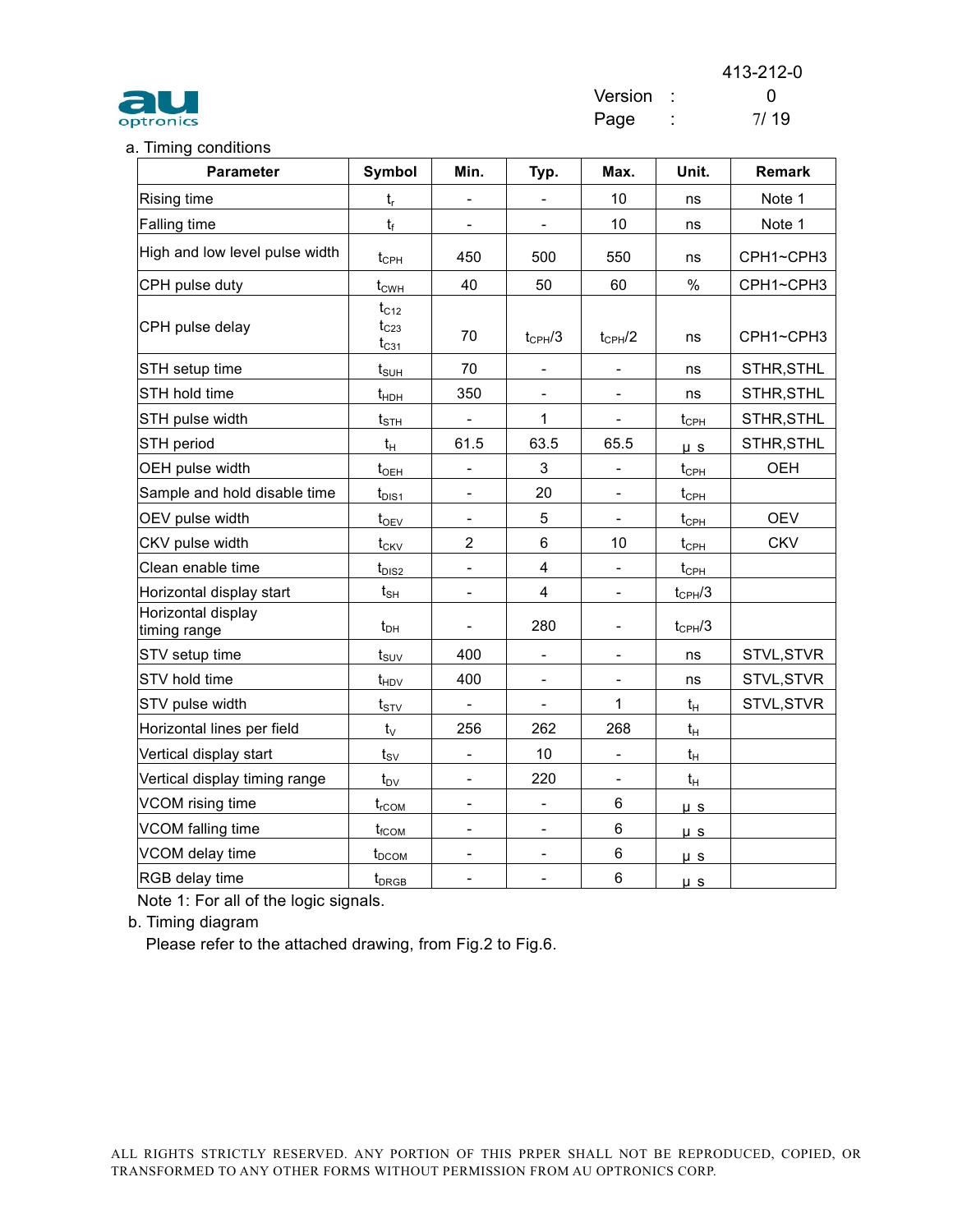413-212-0



 Version : 0 Page : 8/19

|  |  | C. Optical specification (Note 1,Note 2, Note 3 ) |  |  |  |  |  |
|--|--|---------------------------------------------------|--|--|--|--|--|
|--|--|---------------------------------------------------|--|--|--|--|--|

| <b>Item</b>        | Symbol   | <b>Condition</b>              | Min. | Typ.                     | Max.     | Unit            | Remark   |
|--------------------|----------|-------------------------------|------|--------------------------|----------|-----------------|----------|
| Response time      |          |                               |      |                          |          |                 |          |
| Rise<br>Fall       | Tr<br>Τf | $\theta = 0^{\circ}$          |      | 25<br>30                 | 50<br>60 | ms<br>ms        | Note 4   |
| Contrast ratio     | CR       | At optimized<br>viewing angle | 60   | 150                      |          |                 | Note 5,6 |
| Viewing angle      |          |                               |      |                          |          |                 |          |
| Top                |          |                               | 10   | $\overline{\phantom{0}}$ |          |                 |          |
| <b>Bottom</b>      |          | $CR \geq 10$                  | 30   |                          |          | deg.            | Note 7   |
| Left               |          |                               | 45   |                          |          |                 |          |
| Right              |          |                               | 45   | ۰                        |          |                 |          |
| <b>Brightness</b>  | $Y_L$    | $\theta = 0^{\circ}$          | 210  | 230                      |          | $\text{cd/m}^2$ | Note 8   |
| White chromaticity | X        | $\theta = 0^{\circ}$          | 0.27 | 0.31                     | 0.35     |                 |          |
|                    | у        | $\theta = 0^{\circ}$          | 0.30 | 0.35                     | 0.40     |                 |          |

Note 1. Ambient temperature =25°C. And backlight current I<sub>L</sub>=18 mA

Note 2. To be measured in the dark room.

Note 3. To be measured on the center area of panel with a field angle of 1°by Topcon luminance meter BM-7, after 10 minutes operation.

Note 4. Definition of response time:

The output signals of photo detector are measured when the input signals are changed from "black" to "white"(falling time) and from "white" to "black"(rising time), respectively. The response time is defined as the time interval between the 10% and 90% of amplitudes. Refer to figure as below.



Note 5. Definition of contrast ratio: Contrast ratio is calculated with the following formula.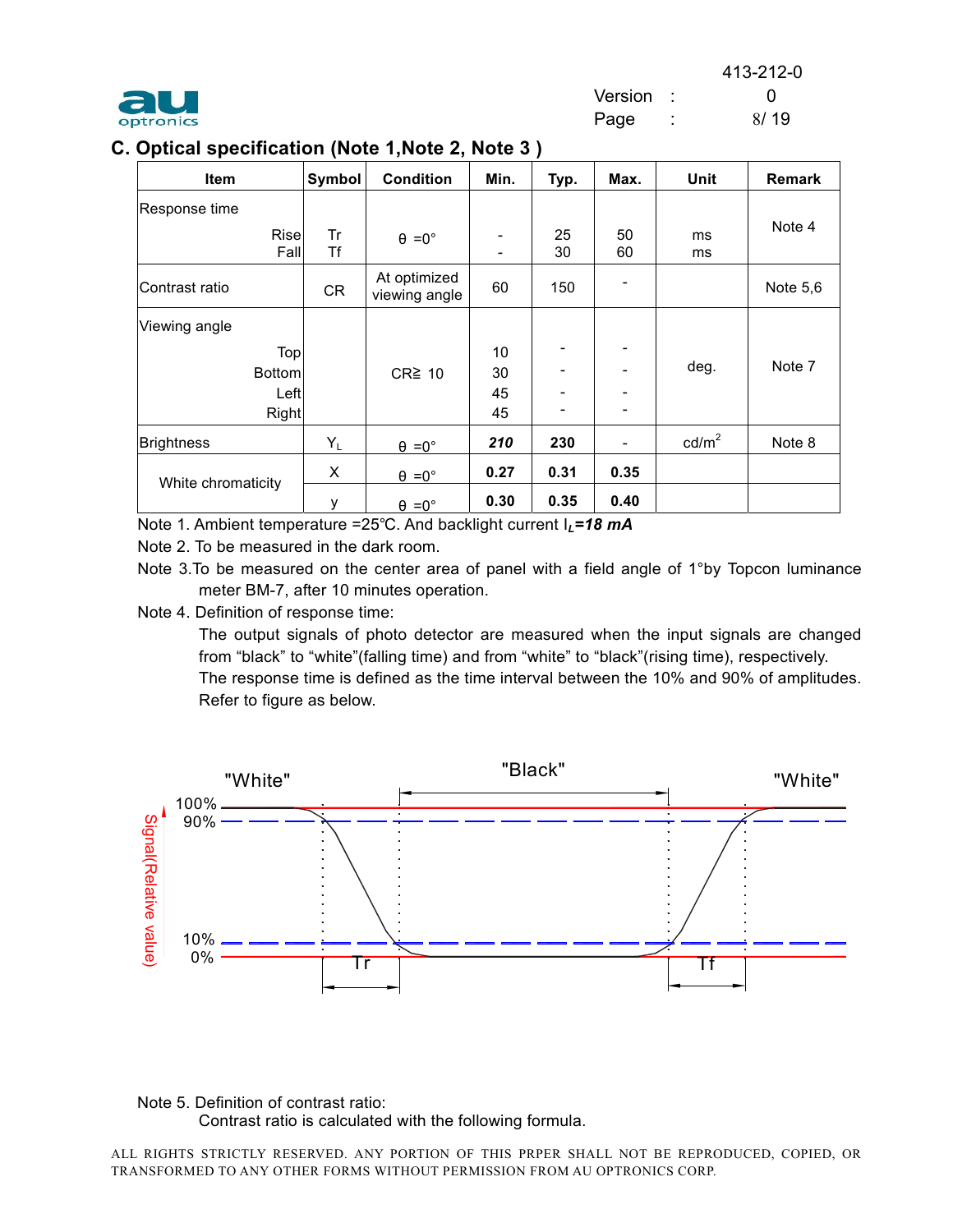413-212-0



| au        | Version |      |
|-----------|---------|------|
| optronics | Page    | 9/19 |

Photo detector output when LCD is at "White" state

 Photo detector output when LCD is at "Black" state Contrast ratio (CR)= -

Note 6. White Vi= $V_{i50}$  + 1.5V Black Vi= $V_{i50}$   $\pm$  2.0V

" $\pm$ " Means that the analog input signal swings in phase with COM signal.

" $\overline{+}$ " Means that the analog input signal swings out of phase with COM signal.

 $V_{150}$ : The analog input voltage when transmission is 50%

The 100% transmission is defined as the transmission of LCD panel when all the input terminals of module are electrically opened.

Note 7. Definition of viewing angle:

Refer to figure as below.



Note 8. Measured at the center area of the panel when all the input terminals of LCD panel are electrically opened.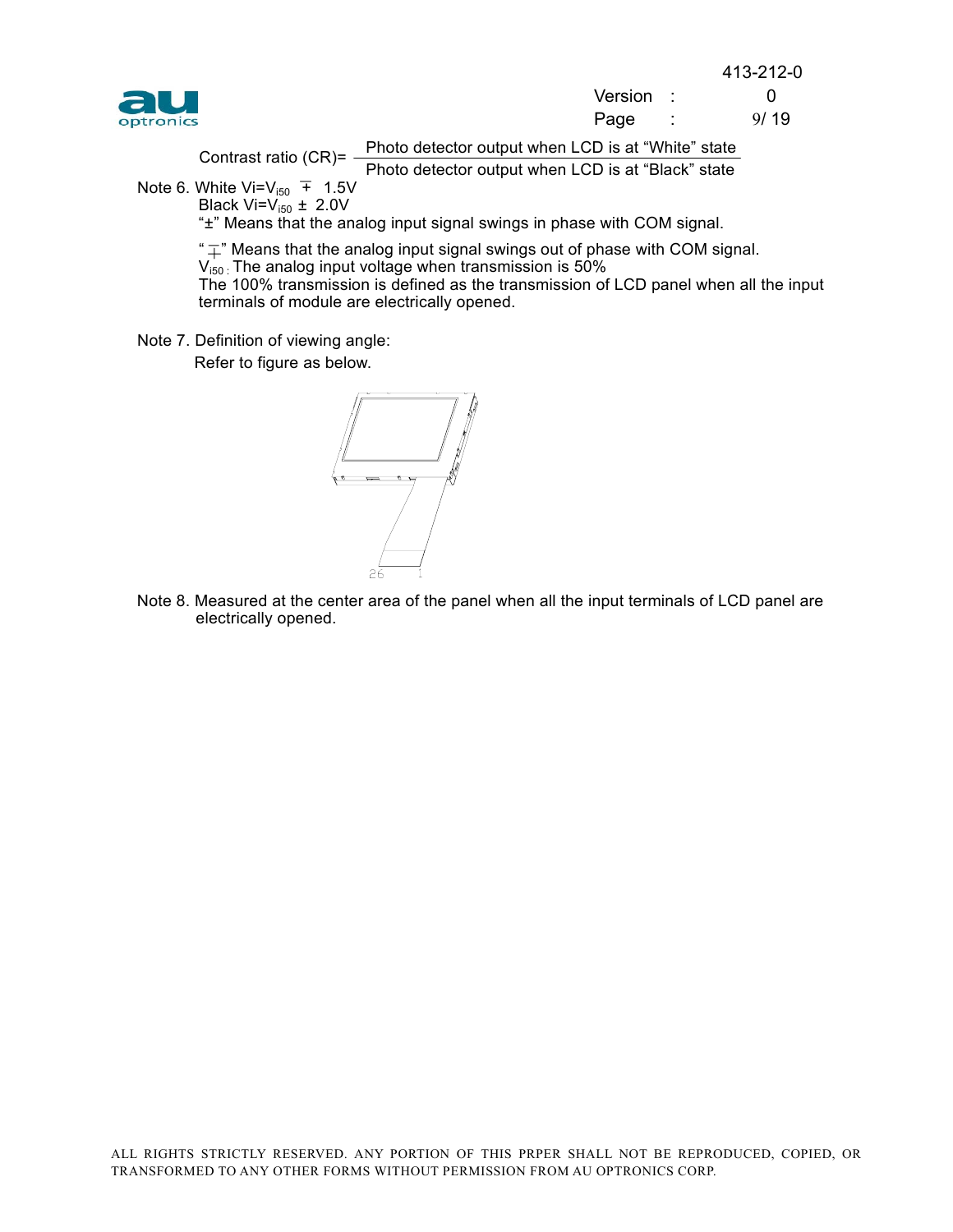

413-212-0 Version : 0 optronics Page : 10/19

# **D. Reliability test items:**

| No.            | <b>Test items</b>                  | <b>Conditions</b>                                                                                                                                            | <b>Remark</b>                                         |
|----------------|------------------------------------|--------------------------------------------------------------------------------------------------------------------------------------------------------------|-------------------------------------------------------|
| 1              | High temperature storage           | 240Hrs<br>$Ta = 80^{\circ}C$                                                                                                                                 |                                                       |
| $\overline{2}$ | Low temperature storage            | 240Hrs<br>Ta= -25°C                                                                                                                                          |                                                       |
| 3              | High temperature operation         | 240Hrs<br>$Ta = 60^{\circ}C$                                                                                                                                 |                                                       |
| 4              | Low temperature operation          | 240Hrs<br>Ta= $0^{\circ}$ C                                                                                                                                  |                                                       |
| 5              | High temperature and high humidity | 240Hrs<br>Ta= 60°C, 90% RH                                                                                                                                   | Operation                                             |
| 6              | Heat shock                         | -25°C~80°C/50 cvcle 2Hrs/cvcle                                                                                                                               | Non-operation                                         |
| $\overline{7}$ | Electrostatic discharge            | $±200V,200pF(0\Omega)$ , once for each terminal                                                                                                              | Non-operation                                         |
| 8              | Vibration                          | Frequency range<br>$: 10 - 55$ Hz<br>Stoke<br>$: 1.5$ mm<br>: $10 - 55$ Hz $-10$ Hz<br>Sweep<br>2 hours for each direction of X, Y, Z<br>(6 hours for total) | Non-operation<br>JIS C7021,<br>$A-10$<br>condition A  |
| 9              | Mechanical shock                   | 100G. 6ms, $\pm X, \pm Y, \pm Z$<br>3 times for each direction                                                                                               | Non-operation<br>JIS C7021,<br>$A - 7$<br>condition C |
| 10             | Vibration (with carton)            | Random vibration:<br>$0.015G^2$ /Hz from 5~200Hz<br>-6dB/Octave from 200~500Hz<br>Height: 60cm                                                               | IEC 68-34                                             |
| 11             | Drop (with carton)                 | 1 corner, 3 edges, 6 surfaces                                                                                                                                |                                                       |

Note: Ta: Ambient temperature.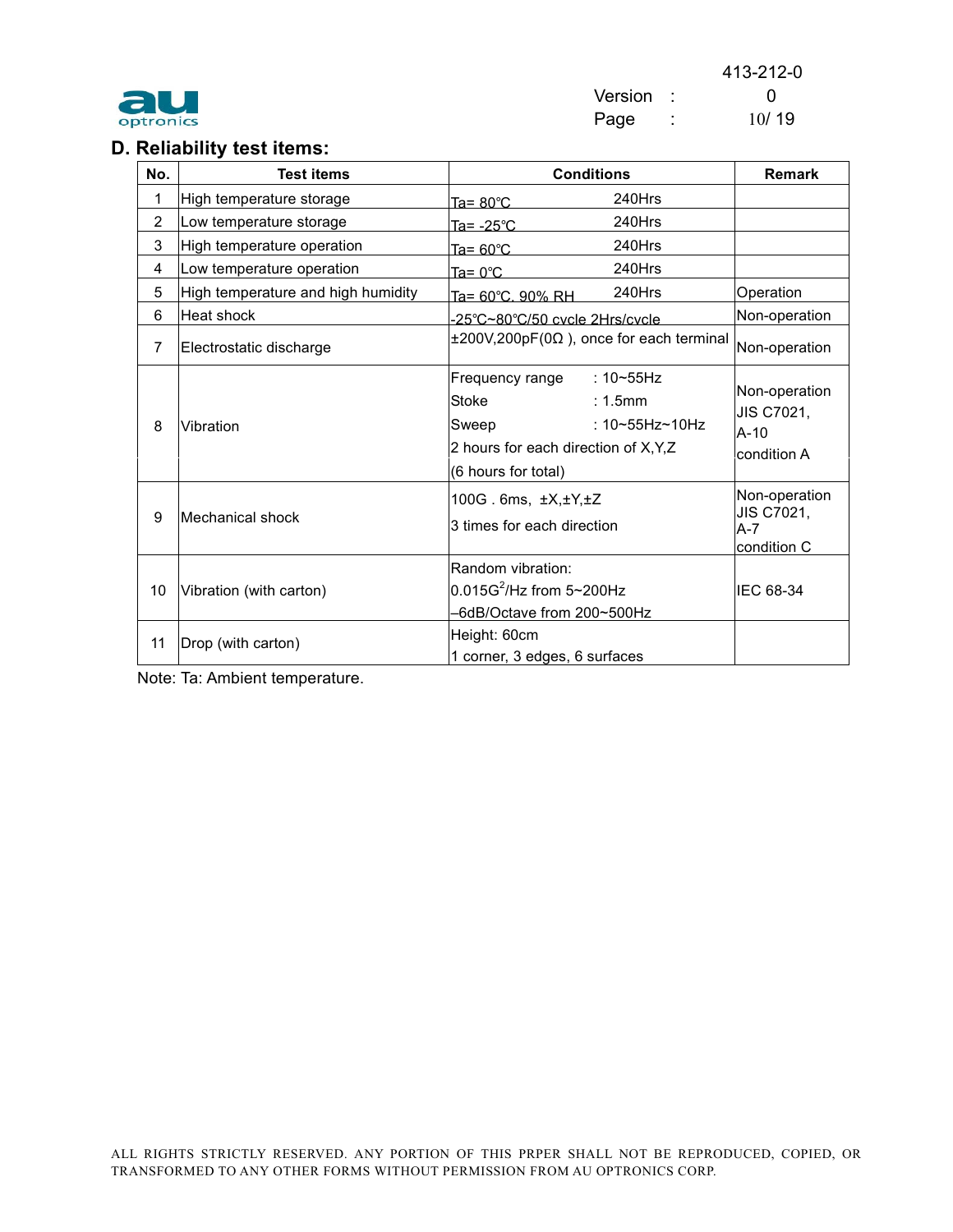

|           |           |         | 413-212-0 |
|-----------|-----------|---------|-----------|
| au        | Version : |         |           |
| optronics | Page      | $\cdot$ | 11/19     |

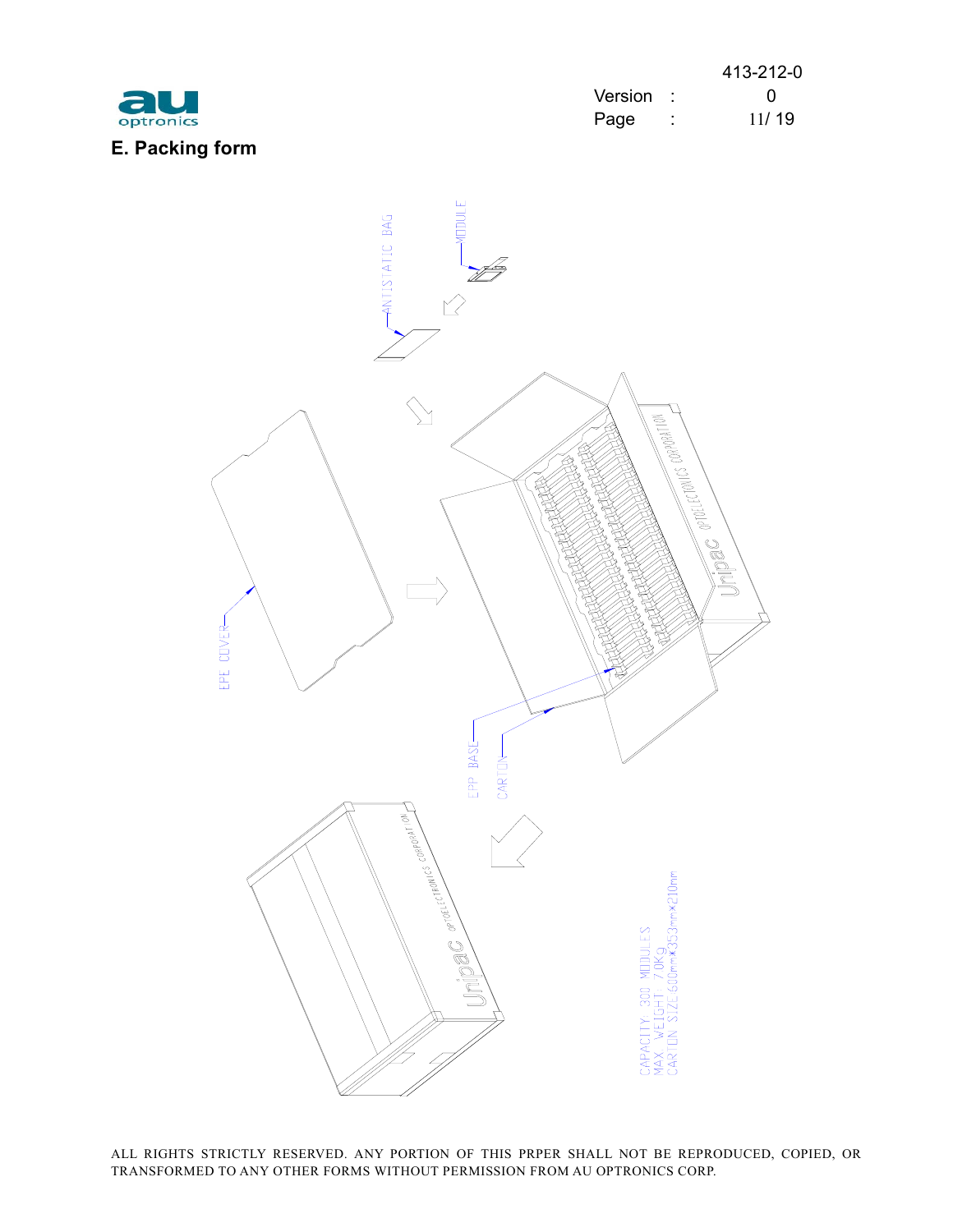| optronics |  |
|-----------|--|

|           |           |   | 413-212-0 |
|-----------|-----------|---|-----------|
| au        | Version : |   |           |
| optronics | Page      | ÷ | 12/19     |



Fig.1 Outline dimension of TFT-LCD module Fig.1 Outline dimension of TFT-LCD module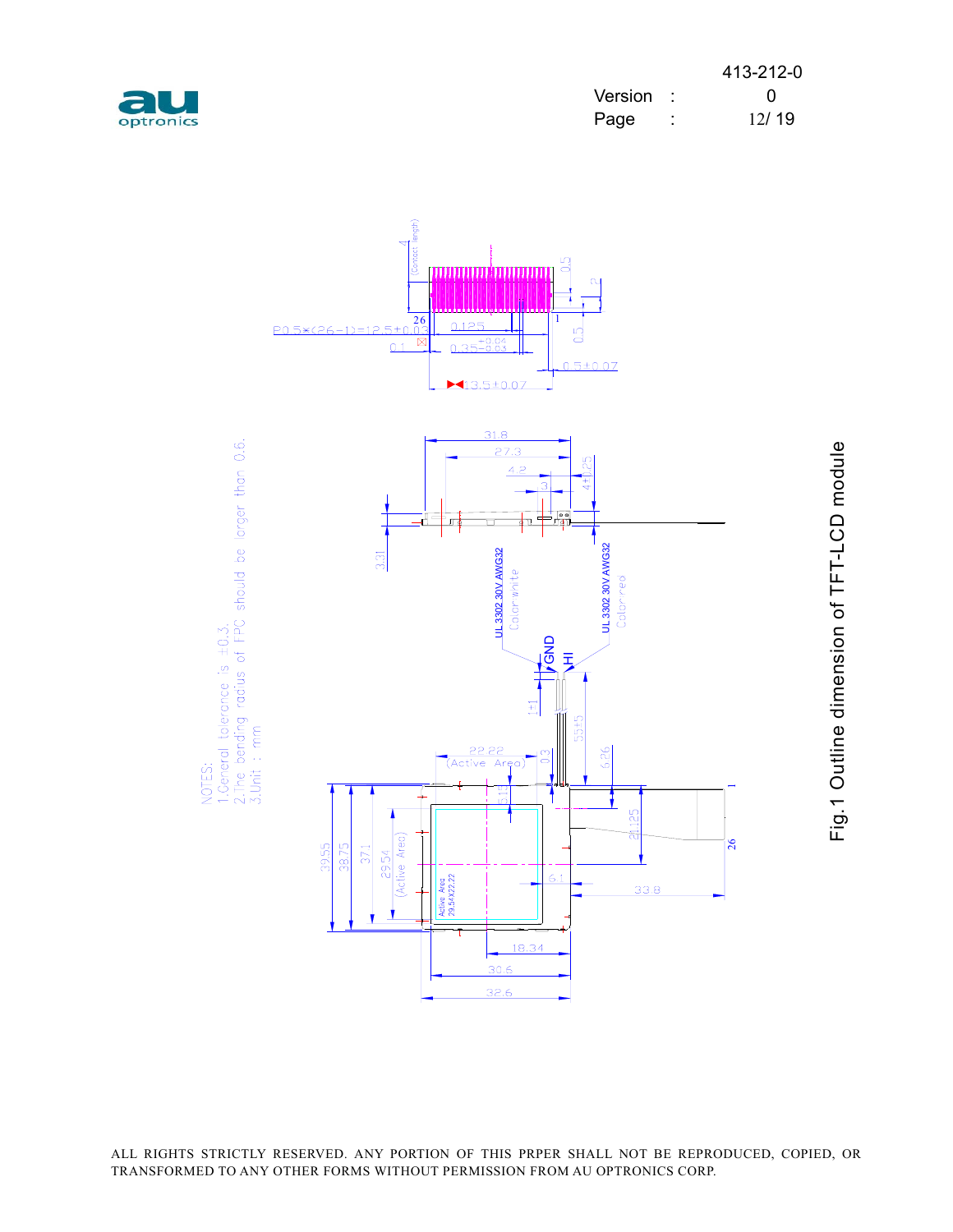|           |         | 413-212-0 |
|-----------|---------|-----------|
| au        | Version |           |
| optronics | Page    | 13/19     |

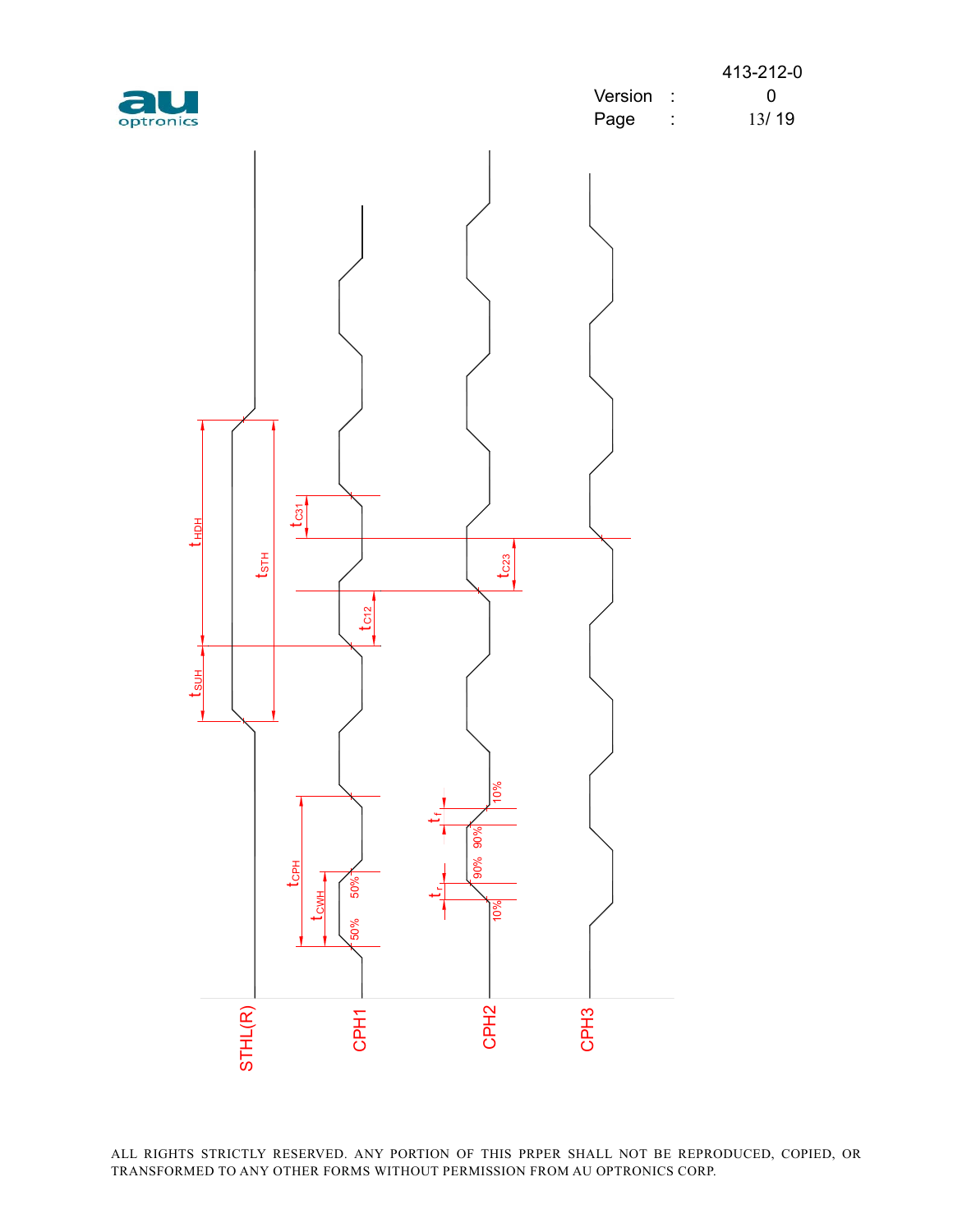

|           |           |         | 413-212-0 |
|-----------|-----------|---------|-----------|
| au        | Version : |         |           |
| optronics | Page      | $\cdot$ | 14/19     |

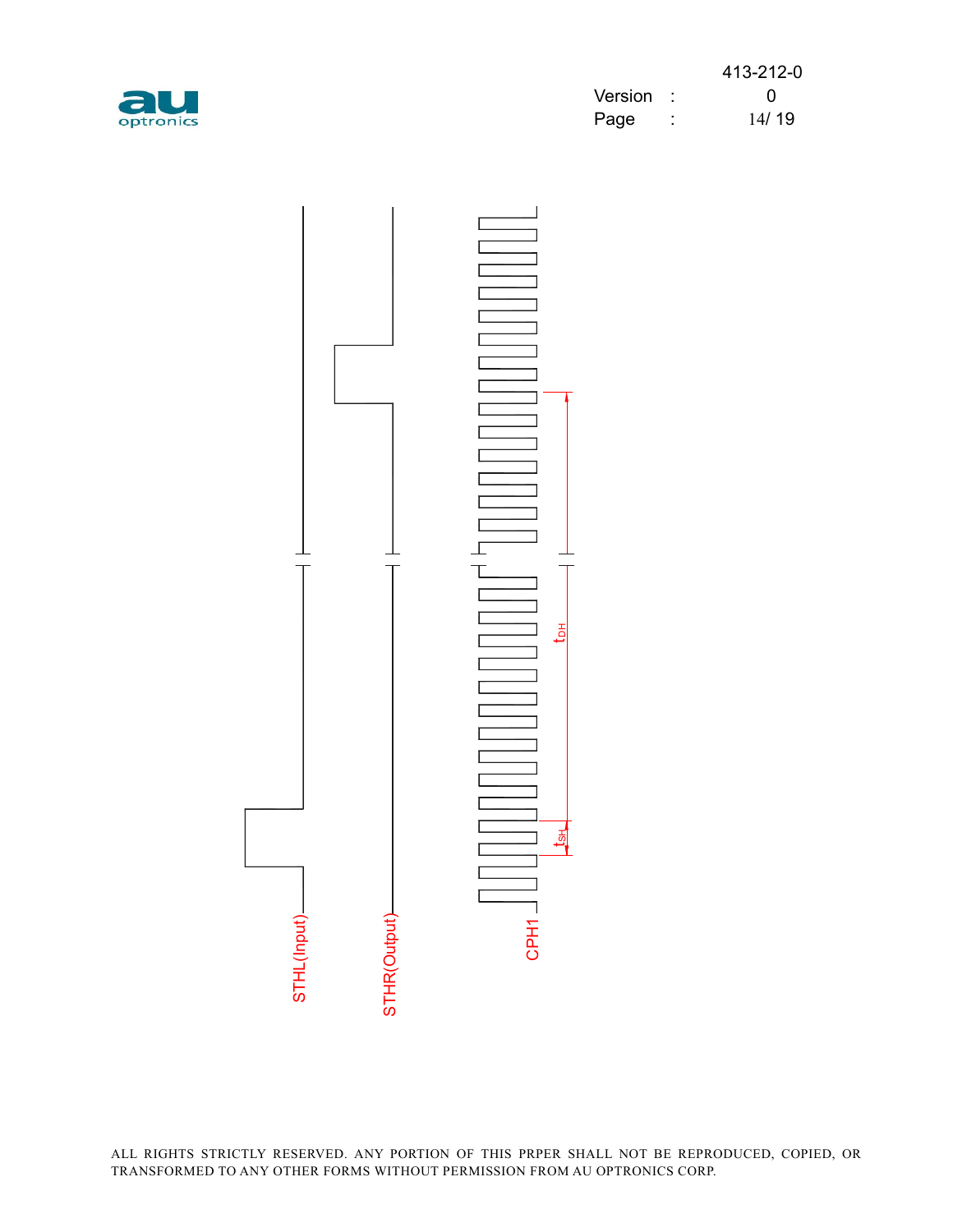

|           |           | 413-212-0 |
|-----------|-----------|-----------|
| au        | Version : |           |
| optronics | Page      | 15/19     |

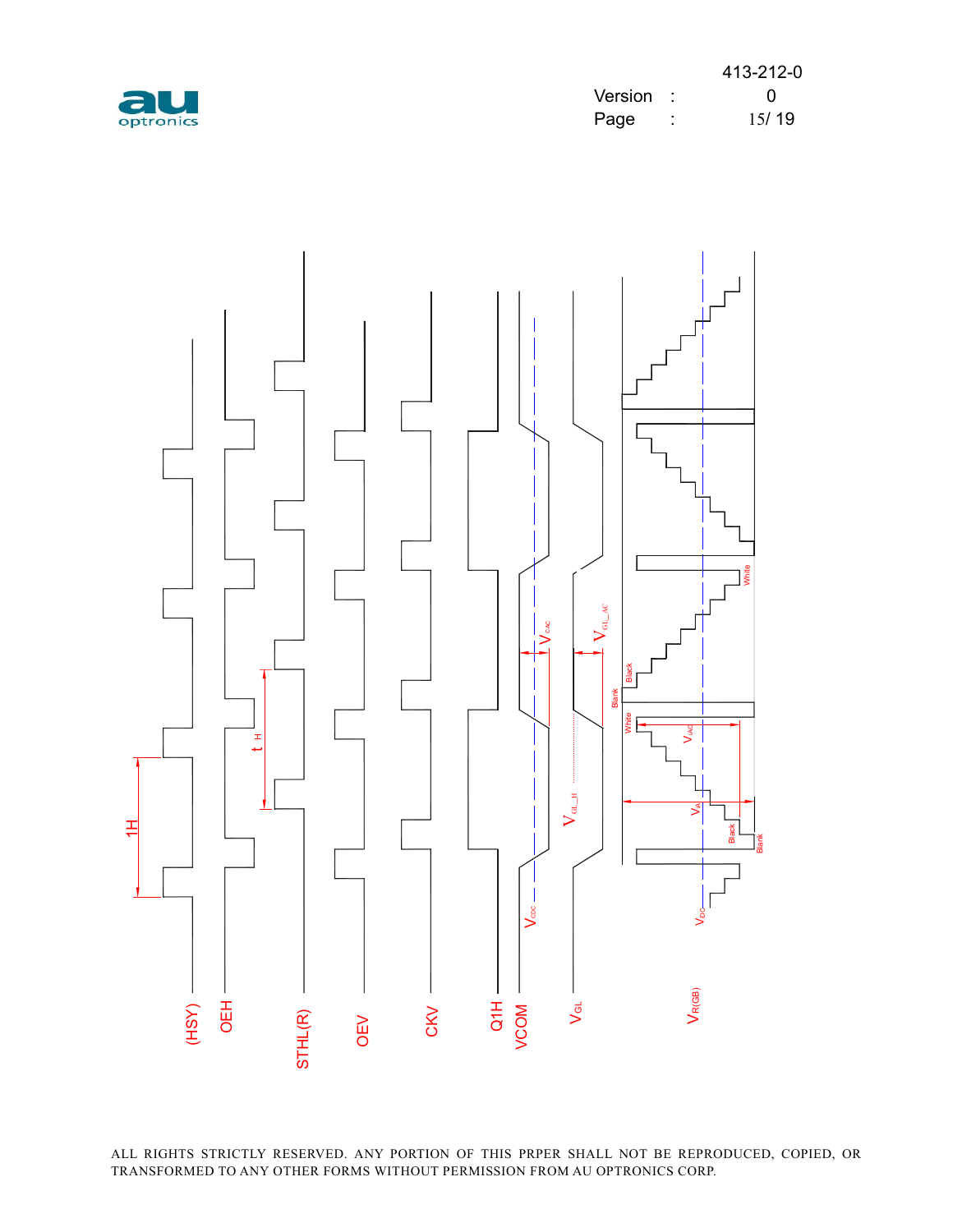

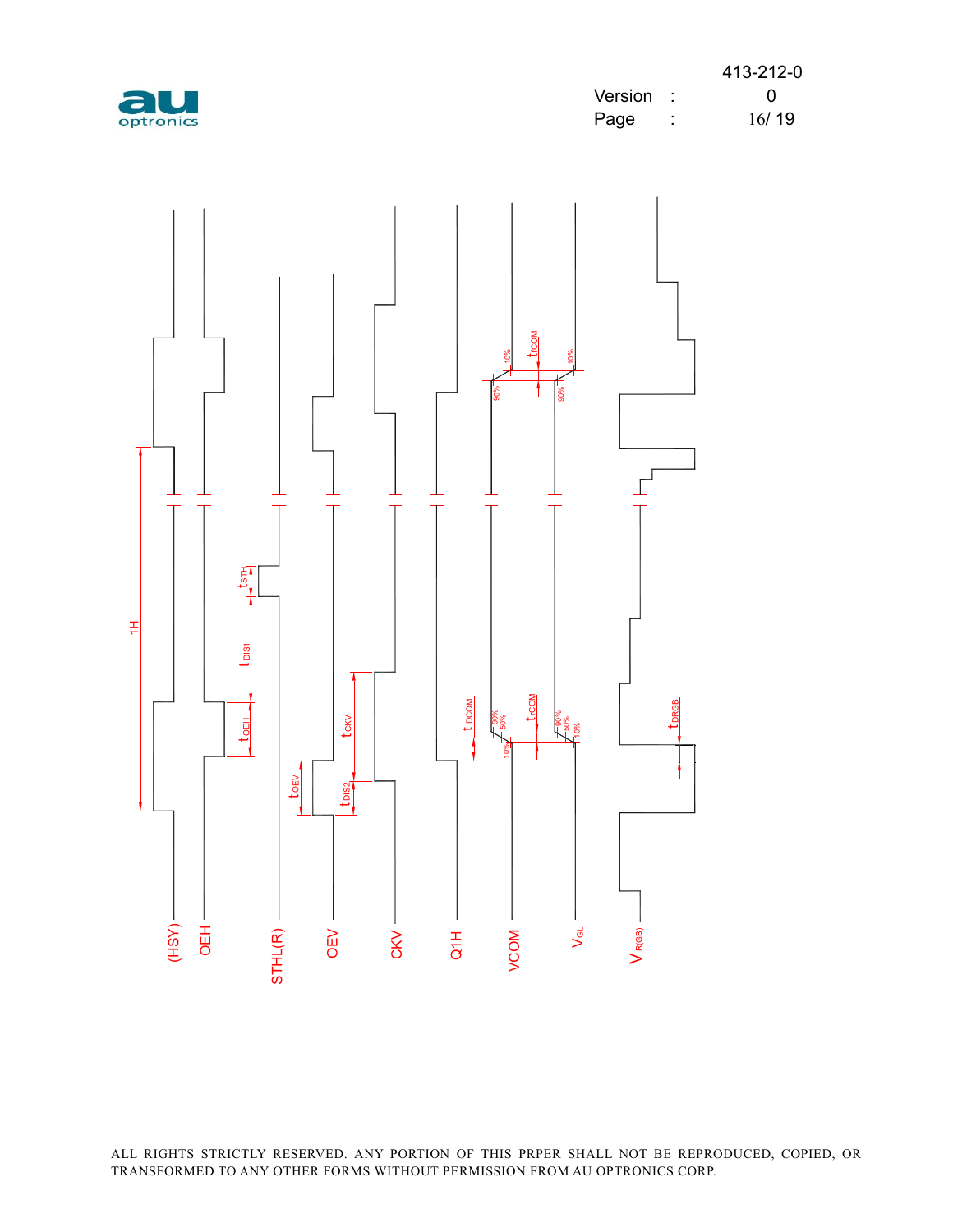

|           |         | 413-212-0 |
|-----------|---------|-----------|
| au        | Version |           |
| optronics | Page    | 17/19     |

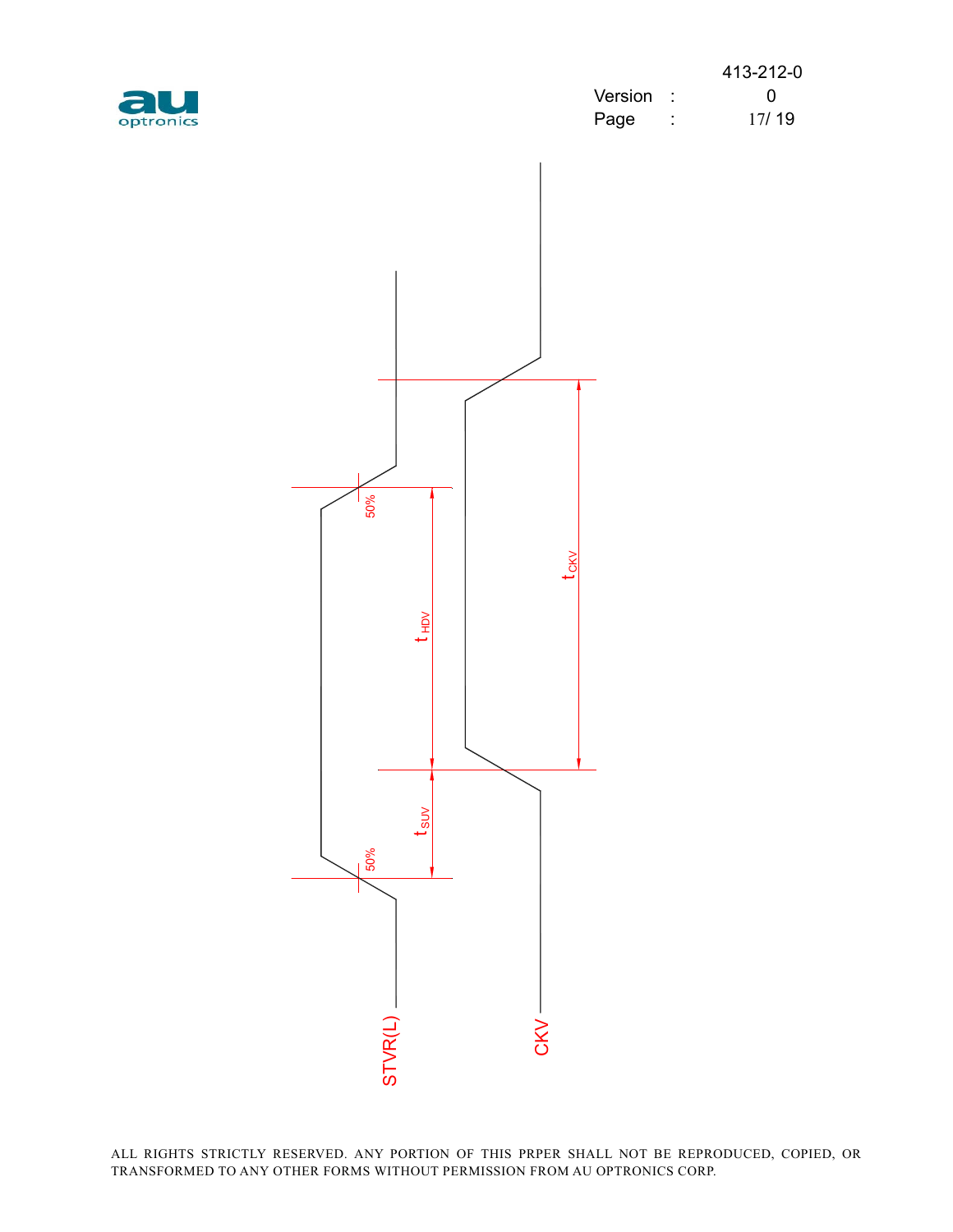